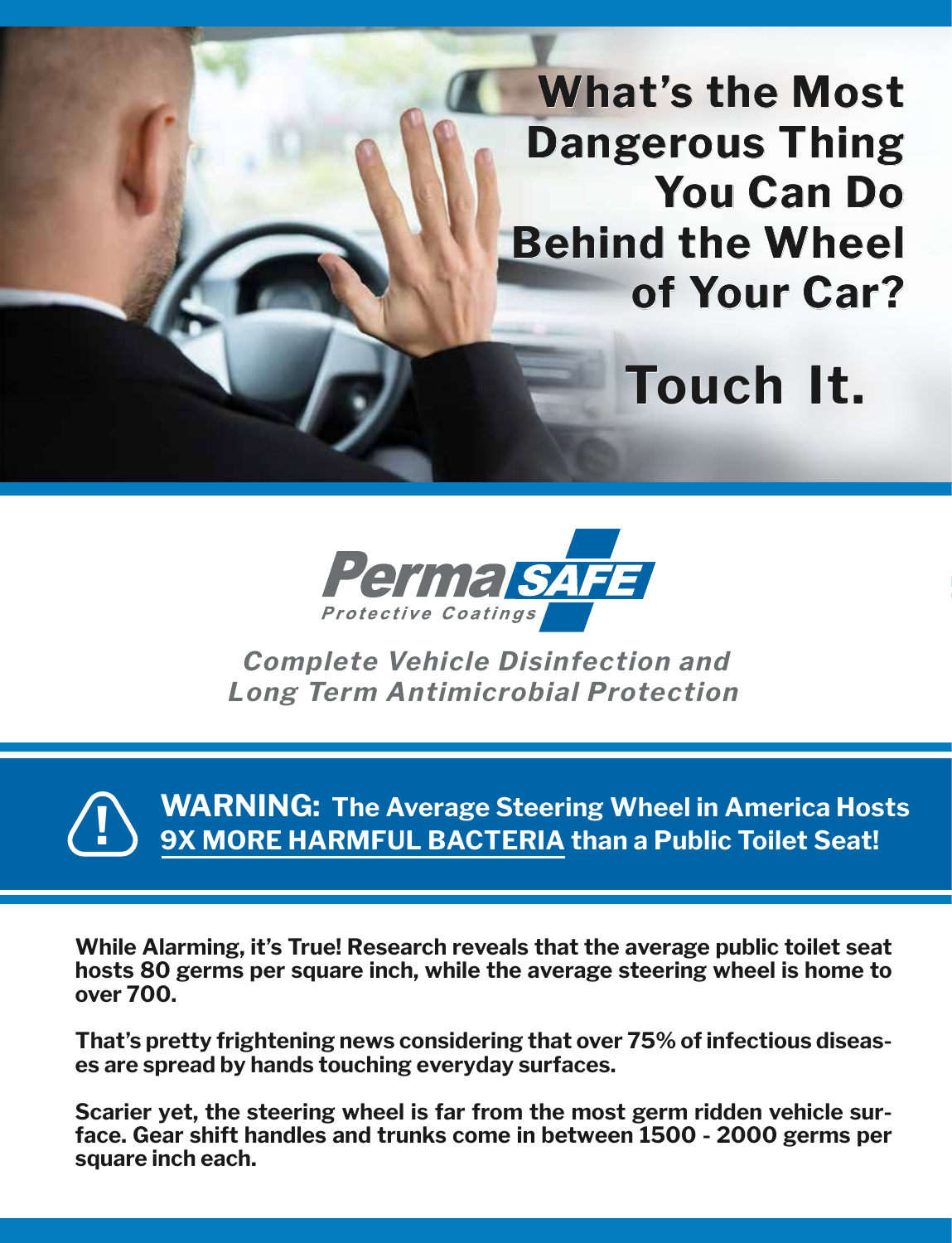99.999% **Bacteria on Hard,** Non-Porous Surfaces Kills

#### **HOW RISKY IS YOUR RIDE? THE E R E C AN IN THE SERVICE OF A TEXT EXAMPLE 2**

Modern vehicles have become breeding grounds for germs, bacteria, viruses and fungi, all of which are also known as microorganisms, or "microbes." While any confined space that is frequented by people is prone to microbial activity, increased vehicle use, the popularity of ready-to-eat food and our habit of consuming it in our vehicles, as well as other lifestyle changes, mear venerge, as wen as exist message originger, have put drivers and passengers at greater risk nave part anywho and passengers are greater how of infection. And for motorists whose passengers include those with four legs, or someone who may be ill, wearing dirty shoes or dirty clothes, or even if that extra passenger is nothing more than a bag of trash from your last snack, the risks skyrocket. direction. And for motorists whose pas

where yet, there's been little opportunity to , improve this situation. While there is a wide , range of upholstery, carpet and other surface cleaners on the market expressly formulated for automotive interiors, very few offer any microbif al protection. And, even if they did, it would be all t but impossible to thoroughly treat a passenger cabin's many different areas, components and nooking and nonmaterials with them, let alone under its seats and dashboard or throughout its heating, air  $\qquad \qquad \text{conditioning and ventilation system's duct work.}$  $\gamma$  Further, any disinfection provided would be very temporary, disappearing completely the instant the product dried. Until now. and the limited with the line distribution  $\frac{1}{2}$  and  $\frac{1}{2}$  and  $\frac{1}{2}$  and  $\frac{1}{2}$  and  $\frac{1}{2}$  and  $\frac{1}{2}$  and  $\frac{1}{2}$  and  $\frac{1}{2}$  and  $\frac{1}{2}$  and  $\frac{1}{2}$  and  $\frac{1}{2}$  and  $\frac{1}{2}$  and  $\frac{1}{2}$  the spot of area where  $\mu$  are  $\mu$  and  $\mu$  are  $\mu$  was used,  $\mu$  and  $\mu$ 

99.9% of Bacteria on **Carpet** 

Kills

#### **PermaNa SAFE SOLUTION**  $M_{\rm c}$  and surface and surface and surface and surface and surface and surface and surface and surface and surface and surface and surface and surface and surface and surface and surface and surface and surface and surf

**INTRODUCTING PERMASAFE**

PermaSafe is a state-of-the-art, Vehicle Disinfection and Long Term Microbial Control System and Surface Protectant engineered specifically for automotive use.

Effective on all interior surfaces, a PermaSafe system installation starts with an initial disinfec-Experiming canceling the wind are matter digitize lation system and duct work, trunk and other cargo areas. Our proprietary, ecofriendly and EPA approved disinfectant eliminates over 99.9% of germs, bacteria, viruses, fungi, mold,  $\frac{1}{2}$  and FPA and FPA approximates overlaps of  $\frac{1}{2}$  and  $\frac{1}{2}$  and  $\frac{1}{2}$  and  $\frac{1}{2}$  and  $\frac{1}{2}$ 

- mildew and other harmful microorganisms, or ו "microbes," that can be hazardous to passenger  $v$  health, as well as existing allergens and odors. Once clean, disinfected and deodorized, the spaces and surfaces are then blanketed with PermaSafe SHIELD™ our patented Permanent Antimicrobial Surface Protectant. While effec-Final microbial barrace Frotectant. While crice<br>In tive antimicrobials are not new, PermaSafe r SHIELD's ability to continuously eliminate and I control microbes, and do so through a purely physical or "mechanical" process without the use of any harmful chemicals, is revolutionary. pure antimologies are not new, remic<br> $\epsilon$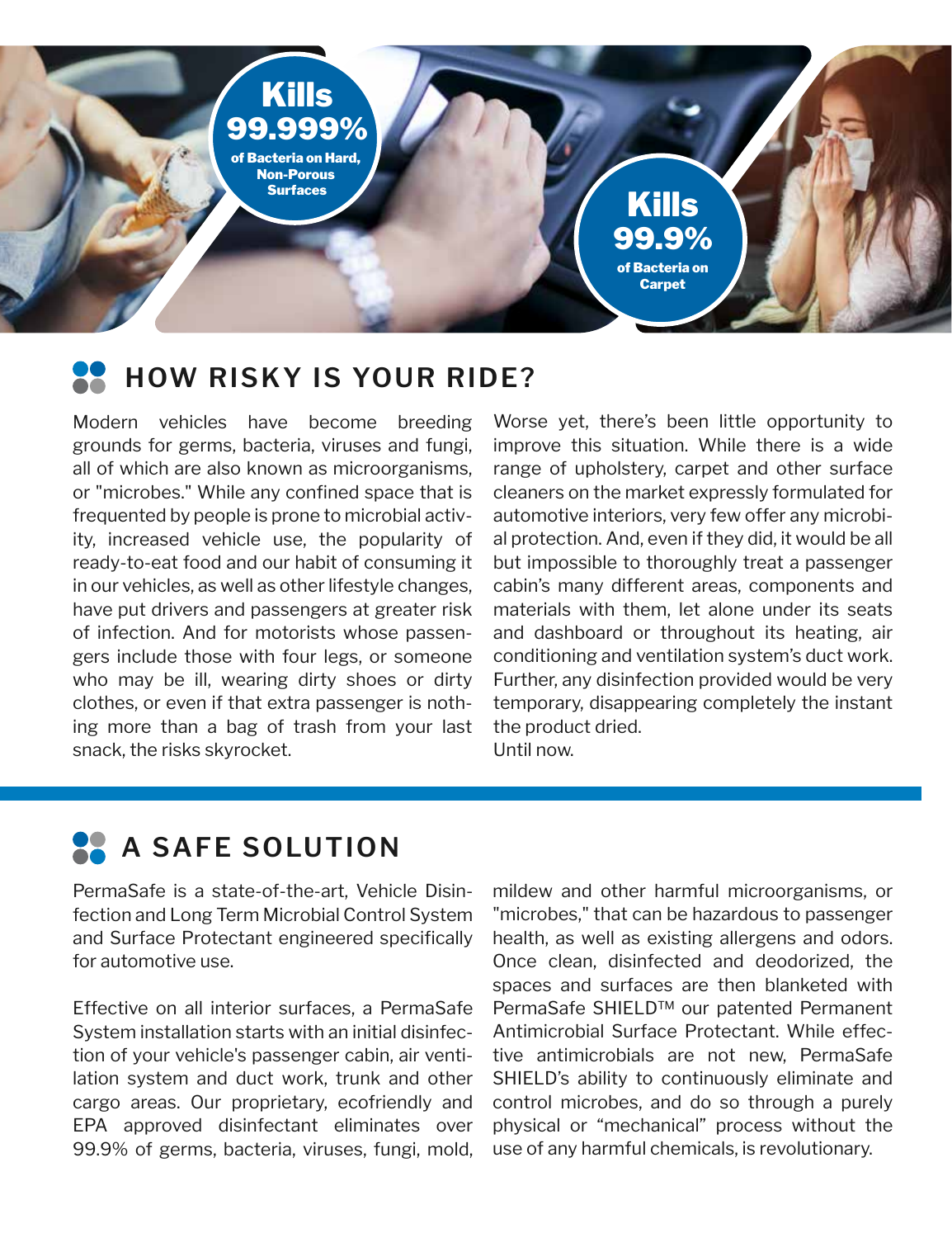# **THE PERMASAFE DIFFERENCE**

Conventional disinfectants and antimicrobials kill microbes by poisoning them with toxic chemicals. Even those that achieve results with nontoxic ingredients are designed to both act and dissipate quickly to avoid harm to humans and animals. Unfortunately, as soon as the disinfectant evaporates, so does its antimicrobial capabilities.

Unlike other antimicrobials, PermaSafe SHIELD™ is non-toxic, non-corrosive, non-hazardous, odor free, environmentally neutral, and can remain antimicrobially active for the life of the surface to which it's applied.

Upon application, the patented antimicrobial agent in PermaSafe SHIELD™ chemically reacts with, and molecularly bonds to, the surface to which it is applied, becoming an integral and permanent part of that surface.

As the coating cures, millions of microscopic antimicrobial "spike-like" appliances form and extend from the surface. These "spikes" are actually long chains of positively charged atoms, and represent a deadly dual threat to microbes.

Once cured, the antimicrobial coating is invisible and completely harmless to humans, yet extraordinarily effective at eliminating harmful microorganisms. Because the cell walls of harmful microbes are negatively charged, they are drawn toward and pulled onto the positively charged antimicrobial spikes by electrostatic attraction. Destruction is instantaneous and complete as the antimicrobial spikes both rupture the microbes' cell walls and "vaporizes" them by delivering a powerful electrostatic charge.



## **MULTI-FACETED PROTECTION**

More than just a unique antimicrobial, PermaSafe SHIELD is also a highly durable surface protectant that repels liquids, making treated areas easy to clean and resistant to stains, and protects interior upholstery, fabric and carpets from fading, degradation and discoloration. The PermaSafe System also effectively eliminates odors, such as those caused by bacteria, tobacco smoke, pet urine and other problem sources.

Available only from authorized professional automotive sales and service facilities, Perma-Safe's EPA approved treatments are applied with specialized "fogging" equipment that atomizes and propels them throughout a vehicle's passenger cabin, heating and air conditioning ductwork and storage spaces, providing complete, all-inclusive, 360° coverage and warranted protection for every surface.



*Non-Toxic Eco-Friendly Eliminates Odors Repels Spills Resists Stains Kid & Pet Safe*

**PermaSafe.com Learn More:**